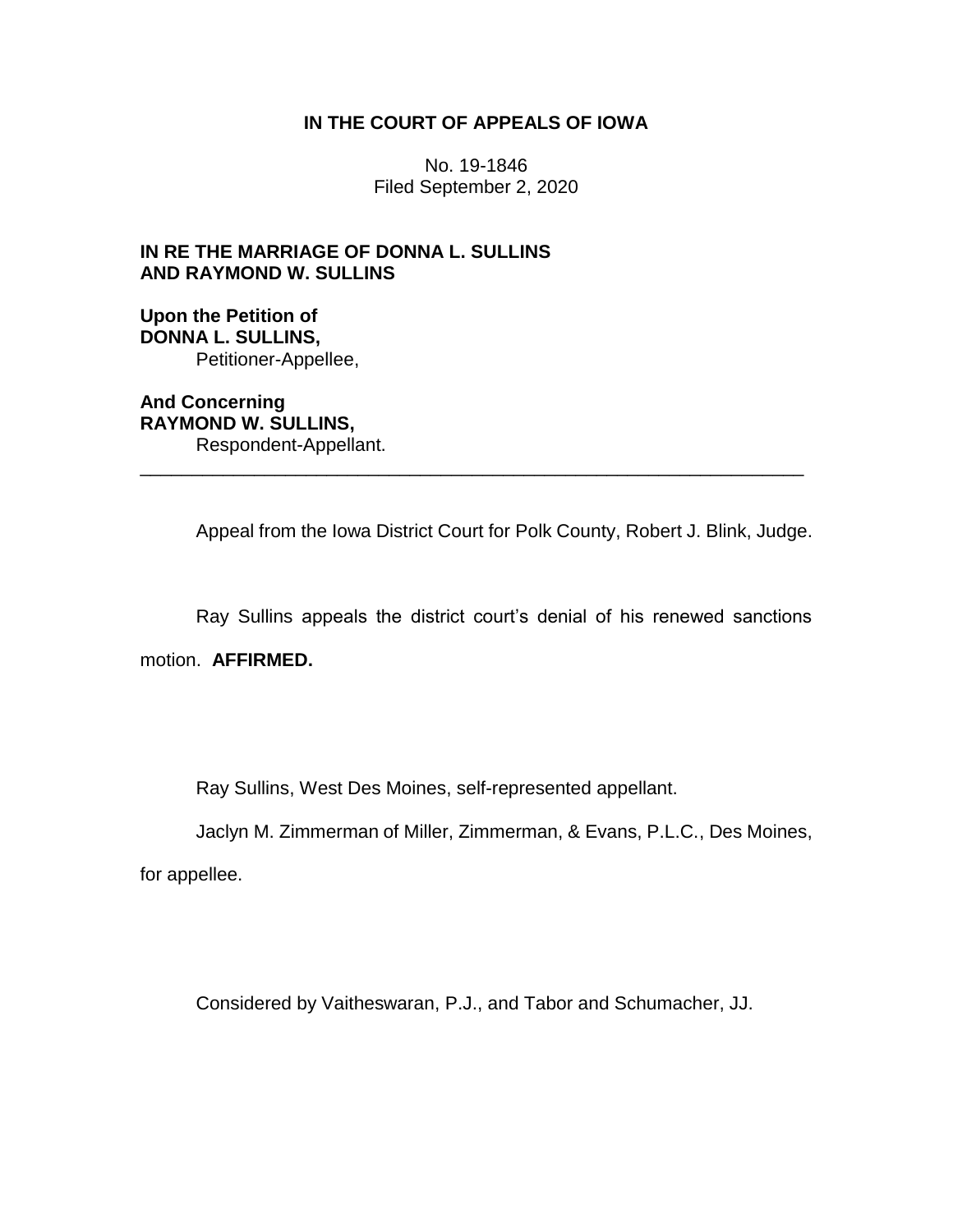## **VAITHESWARAN, Presiding Judge.**

This is the fourth appeal arising from a dissolution of marriage proceeding involving Ray and Donna Sullins. *See In re Marriage of Sullins*, 715 N.W.2d 242, 250 (Iowa 2006); *In re Marriage of Sullins*, No. 19-0043, 2020 WL 1548494, at \*1 (Iowa Ct. App. Apr. 1, 2020); *In re Marriage of Sullins*, No. 14-1153, 2015 WL 4935620, at \*3–4 (Iowa Ct. App. Aug. 19, 2015). In this appeal, Ray Sullins challenges the district court's denial of a July 29, 2019 motion for sanctions. His several arguments are all variants of a contention that the district court "abused [its] discretion in finding" no merit to his sanctions motion. *See Harris v*. *Iowa Dist*. *Ct*., 570 N.W.2d 772, 777 (Iowa Ct. App. 1997) (reviewing the ruling on a sanctions motion for an abuse of discretion).

The district court saw Sullins' July 29, 2019 sanctions motion for what it was—an impermissible collateral attack on a prior ruling. *See Schott v*. *Schott*, 744 N.W.2d 85, 88 (Iowa 2008) ("We have repeatedly said a final judgment is conclusive on collateral attack, even if the judgment was erroneous, unless the court that entered the judgment lacked jurisdiction over the person or the subject matter."). Specifically, the 2019 motion reprised assertions made in a 2018 motion styled a "resistance to preanswer motion to dismiss and for sanctions." The 2018 resistance and sanctions motion was resolved against Sullins.<sup>1</sup> As the district court stated, the 2018 ruling "repudiated [Sullins'] resistance and the claims he made," foreclosing reassertion of those claims. We discern no abuse of discretion in the court's conclusion.

 $\overline{a}$ 

<sup>1</sup> This court recently affirmed the 2018 dismissal order. *See Sullins*, 2020 WL 1548484, at \*2.